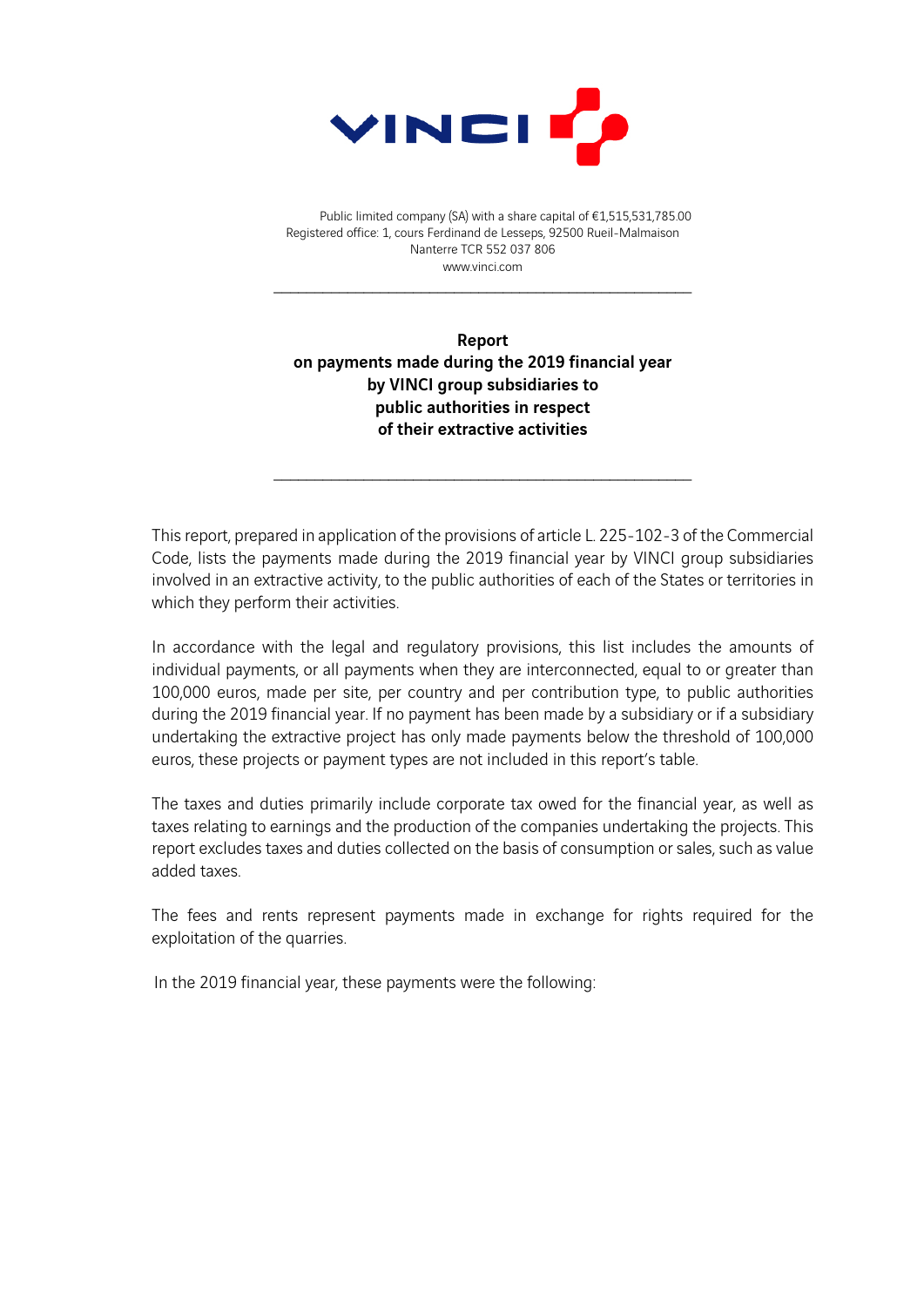|                               |                                                | <b>Duties and</b>        |                              |                                      |                              |
|-------------------------------|------------------------------------------------|--------------------------|------------------------------|--------------------------------------|------------------------------|
| Country                       | <b>Company name</b>                            | taxes<br>(in €000)       | Rents / Fees<br>(in $€000$ ) | Other<br>(in €000)                   | <b>Total</b><br>(in $€000$ ) |
| Germany                       | SKKB GmbH                                      | 777                      |                              |                                      | 777                          |
| <b>Total Germany</b>          |                                                | 777                      | -                            | $\qquad \qquad \blacksquare$         | 777                          |
|                               |                                                |                          |                              |                                      |                              |
| Belgium                       | Cup-Carrières Unies de Porphyre                | 2,684                    | $\overline{a}$               |                                      | 2,684                        |
| <b>Total Belgium</b>          |                                                | 2,684                    | ÷,                           | $\overline{\phantom{a}}$             | 2,684                        |
| Canada                        | Construction DJL Inc.                          | 2,075                    | 2,602                        | 342                                  | 5,019                        |
| Canada                        | Agrégats Ste-Clotilde Inc                      | 338                      | 447                          |                                      | 785                          |
| <b>Total Canada</b>           |                                                | 2,413                    | 3,049                        | 342                                  | 5,804                        |
| Spain                         | Probisa Vias y Obras (Cantera Niebla)          | $\overline{\phantom{a}}$ | 137                          | $\overline{\phantom{a}}$             | 137                          |
| <b>Total Spain</b>            |                                                |                          | 137                          | ٠                                    | 137                          |
| Estonia                       | Trev-2 Grupp AS                                | 624                      | L,                           | $\overline{\phantom{a}}$             | 624                          |
| <b>Total Estonia</b>          |                                                | 624                      |                              | $\overline{\phantom{a}}$             | 624                          |
| France                        | Matériaux Routiers Franciliens                 | 3,277                    | 1,511                        | $\overline{\phantom{a}}$             | 4,788                        |
| France                        | Carrière de Chailloue                          | 2,438                    | $\overline{a}$               | $\overline{\phantom{a}}$             | 2,438                        |
| France                        | Carrières Kleber Moreau                        | 2,073                    |                              | $\qquad \qquad -$                    | 2,073                        |
| France                        | Carrières Ballast. Normandie                   | 1,405                    | 451                          | $\overline{\phantom{a}}$             | 1,856                        |
| France                        | Carrières de Luché                             | 1,763                    | ÷,                           | $\overline{\phantom{a}}$             | 1,763                        |
| France                        | <b>Durance Granulats</b>                       | 468                      | 830                          | $\overline{\phantom{a}}$             | 1,298                        |
| France                        | Sté Matériaux Baie de Seine                    | 226                      | 836                          | $\frac{1}{2}$                        | 1,063                        |
| France                        | EJL Méditerranée                               | 691                      | L,                           | $\overline{\phantom{a}}$             | 691                          |
| France                        | Carrières Lafitte                              | 745                      | ÷                            | $\overline{\phantom{a}}$             | 745                          |
| France                        | Gravière d'Alsace Lorraine Weiler & Cie        | 195                      | 943                          | $\overline{\phantom{a}}$             | 1,138                        |
| France                        | Société des Carrières Bretonnes                | 1,053                    | ÷                            | $\frac{1}{2}$                        | 1,053                        |
| France                        | Ent Oscar Savreux                              | 798                      | ÷,                           | $\overline{\phantom{a}}$             | 798                          |
| France                        | Carrières du Bassin Rhônalpin                  | 1,167                    |                              | $\overline{\phantom{a}}$             | 1,167                        |
| France                        | Graves de Mer                                  | 123                      | 539                          | $\overline{\phantom{a}}$             | 662                          |
| France                        | Carrières Leroux Philippe                      | 194                      | L,                           | $\blacksquare$                       | 194                          |
| France                        | Sté Matériaux Caennais                         | 501                      | $\overline{\phantom{0}}$     | $\overline{\phantom{a}}$             | 501                          |
| France                        | SNEH Matériaux<br>Granulats de Basse Normandie | 327<br>177               | ÷,                           | $\bar{\phantom{a}}$                  | 327<br>177                   |
| France<br>France              | <b>TRMC Bourgogne</b>                          | 158                      | -<br>204                     | $\overline{\phantom{a}}$<br>$\equiv$ | 362                          |
| France                        | Carrières Chasse                               | 455                      | $\overline{\phantom{0}}$     | $\overline{\phantom{a}}$             | 455                          |
| France                        | Carrière Rouperroux                            | 218                      | ÷,                           | $\overline{\phantom{a}}$             | 218                          |
| France                        | Carrière de Chateaupanne                       | 233                      | ÷,                           | $\frac{1}{2}$                        | 233                          |
| France                        | Carrières de Condat                            | 220                      |                              |                                      | 220                          |
| France                        | Carrières Ballastières des Alpes               | 217                      | $\overline{\phantom{0}}$     | $\overline{\phantom{a}}$             | 217                          |
| France                        | Entreprise Jalicot                             | 104                      | $\overline{\phantom{0}}$     | $\overline{\phantom{a}}$             | 104                          |
| France                        | Carrières de Dompierre                         | 185                      | $\overline{\phantom{0}}$     | $\overline{\phantom{a}}$             | 185                          |
| France                        | Les Carrières de La Garenne                    | 225                      | $\overline{\phantom{0}}$     | $\qquad \qquad \blacksquare$         | 225                          |
| France                        | Les calcaires régionaux                        | 266                      | $\overline{\phantom{0}}$     | $\overline{\phantom{a}}$             | 266                          |
| France                        | Carrières Saint Christophe                     | 147                      | $\overline{\phantom{0}}$     | $\overline{\phantom{a}}$             | 147                          |
| France                        | Société Départementale des Carrières (SDC)     | 177<br>100               | $\overline{\phantom{0}}$     |                                      | 177<br>100                   |
| France<br><b>Total France</b> | Carrières de Cluis                             | 20,327                   | 5,315                        | $\frac{1}{2}$                        | 25,642                       |
|                               |                                                |                          |                              |                                      |                              |
| Poland                        | Eurovia Kruszywa SA                            | 683                      | 892                          | $\qquad \qquad -$                    | 1,575                        |
| Poland                        | KSM Kosmin SP Zoo                              | 269                      | 311                          | $\overline{\phantom{a}}$             | 580                          |
| Poland<br><b>Total Poland</b> | Eurovia Bazalty SA                             | 436<br>1,388             | 221<br>1,424                 | $\qquad \qquad -$<br>٠               | 657<br>2,812                 |
|                               |                                                |                          |                              |                                      |                              |
| Czech Republic                | Eurovia Kamenolomy C.Z.                        | 3,261                    | 535                          |                                      | 3,796                        |
| <b>Czech Republic</b>         |                                                | 3,261                    | 535                          |                                      | 3,796                        |
| Chad                          | Sotec                                          | $(\ast)$                 |                              | 387                                  | 387                          |
| <b>Total Chad</b>             |                                                | $(*)$                    |                              | 387                                  | 387                          |
|                               |                                                |                          |                              |                                      |                              |
| <b>Grand Total</b>            |                                                | 31 474                   | 10 460                       | 729                                  | 42 663                       |

(\*) In the context of an establishment agreement signed with Chad, Sotec is exonerated from Corporate Tax for a period of 10 years as from 1st January 2015.